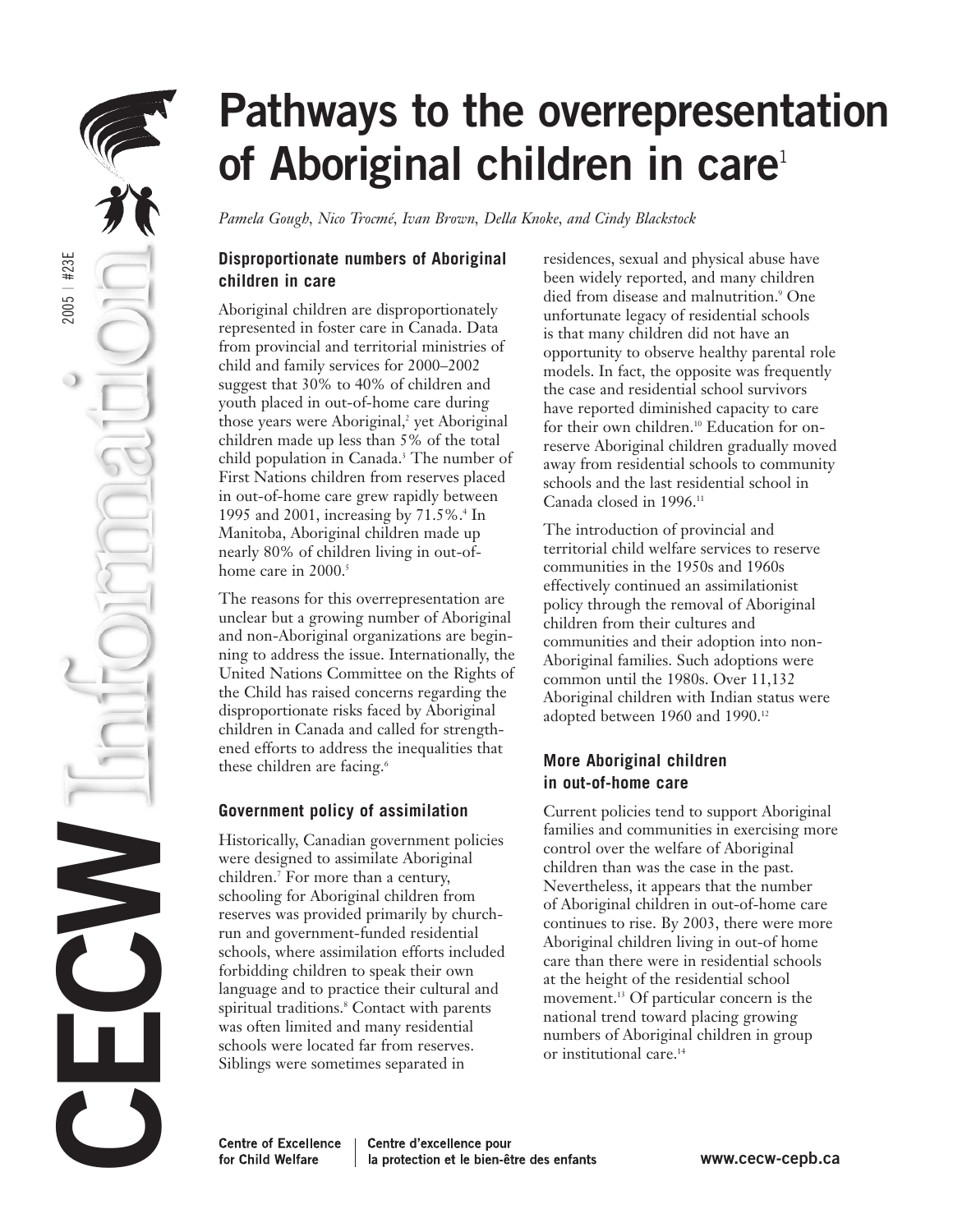#### **Canadian Incidence Study and Aboriginal families**

The 1998 Canadian Incidence Study of Reported Child Abuse and Neglect<sup>15</sup> (CIS-1998) is the first national survey on the nature and extent of reported child maltreatment. Among other things, the CIS-1998 compares placement rates for Aboriginal and non-Aboriginal<sup>16</sup> children who were reported for maltreatment and assessed by child protection workers. Table 1 shows that Aboriginal children were formally placed in out-of-home care at more than twice the rate of non-Aboriginal children (9.9% vs. 4.6%) between October 1 and December 31, 1998, which is the period that data was collected for the CIS. Informal placements, such as placing the child with grandparents or other kin, were more than three times higher for Aboriginal children. Adding in cases in which placement plans were still being considered, a total of 25% of Aboriginal children were removed or were being considered for removal from their homes, compared with 10.4% of non-Aboriginal children. The high placement rate for Aboriginal children raises some important questions.

| Table 1. Placement rates by Aboriginal or non-Aboriginal status |  |  |
|-----------------------------------------------------------------|--|--|
|                                                                 |  |  |

| Type of placement              | Aboriginal (%)<br>$(n=831)$ | non-Aboriginal (%)<br>$(n=3,563)$ |
|--------------------------------|-----------------------------|-----------------------------------|
| Formal child welfare placement | 9.9%                        | 4.6%                              |
| Informal placement             | 11.2%                       | 34%                               |
| Placement considered           | 3.9%                        | 24%                               |
| No placement required          | 751%                        | 89.6%                             |

Source: CIS-1998

#### **Placement and family disadvantage**

The CIS-1998 data indicate that Aboriginal and non-Aboriginal children did not differ significantly in most child functioning variables, such as depression or anxiety. On the other hand, differences were found between the socioeconomic conditions of the families and problems related to the primary caregivers. Aboriginal families were more often dependent on social assistance and lived in unsafe housing. They were more likely to have moved multiple times in the year prior to the survey. Compared to non-Aboriginal families, Aboriginal families were more likely to have had previous child welfare case openings and proportionately more of these cases involved neglect. Alcohol abuse was a concern for almost two-thirds of the Aboriginal parents, compared to 22% of non-Aboriginal parents. Drug abuse, criminal activity, cognitive impairment, and lack of social support were more common among Aboriginal parents.

When the differences between the Aboriginal and non-Aboriginal families were taken into consideration, the CIS-1998 found no difference in the likelihood of placement for Aboriginal children compared to non-Aboriginal children. In other words, rates of placement for Aboriginal children were similar to the rates for non-Aboriginal children in families facing similar difficulties. For both Aboriginal and non-Aboriginal families, the chances of a child being placed out of the family home were higher when the child had two or more behavioral concerns and when families:

- were two-parent blended or single parent
- had made two or more moves in the year prior to the survey
- had a part-time rather than full-time income
- had parents with cognitive impairments or alcohol concerns
- had parents who had experienced maltreatment when they were children
- had parents with suspected or confirmed criminal activity.

This finding suggests that decisions made by child welfare workers might not be as strongly influenced by race as might be assumed at first glance from the rates of overrepresentation. It should be noted, however, that the study could not control for influence of race on social workers' perceptions of child, parent and home characteristics. For example, it is possible that social workers would be more likely to report an Aboriginal parent for substance abuse than a non-Aboriginal parent, due to stereotyping.

#### **Solutions to family hardship needed**

Analysis of the CIS-1998 data suggests that a complex set of factors underlies the overrepresentation of Aboriginal children in the Canadian child welfare system. Solutions to the problems that lead to the overrepresentation of Aboriginal children in child welfare are needed from a variety of service sectors. As a beginning, shifting control of child welfare services to Aboriginal communities should help in the development of services that are more appropriate to the needs of Aboriginal children and families. However, such a shift may not result in a significant decrease in admission rates until broader social problems that undermine parents' abilities to care adequately for their children are addressed.